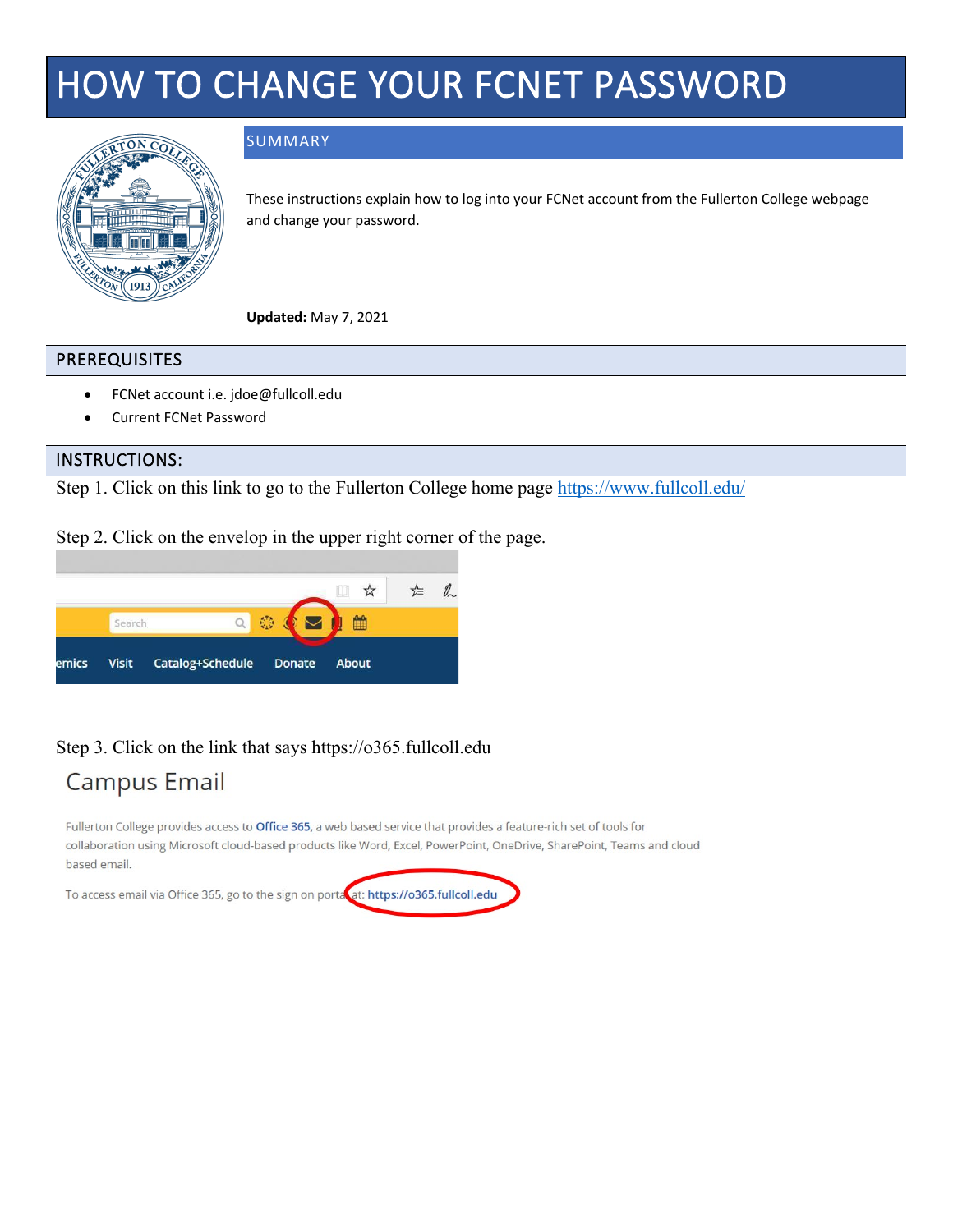Step 4. Near the center top half of the page click on Sign-In



What is Office 365?

Step 5 Type in your Fullerton College email address and click on Next

| Sign in                                                                                                                                                                                                                                                  |             |             |
|----------------------------------------------------------------------------------------------------------------------------------------------------------------------------------------------------------------------------------------------------------|-------------|-------------|
| jdoe@fullcoll.edu                                                                                                                                                                                                                                        |             |             |
| No account? Create one!                                                                                                                                                                                                                                  |             |             |
| Can't access your account?                                                                                                                                                                                                                               |             |             |
|                                                                                                                                                                                                                                                          | <b>Back</b> | <b>Next</b> |
|                                                                                                                                                                                                                                                          |             |             |
| Students must use the same password that is used to<br>login to MyGateway. Faculty and Staff should use<br>their campus FcNet password. If you need assistance<br>with your credentials, please contact the ACT Help<br>Desk at acthelpdesk@fullcoll.edu |             |             |

#### Step 6. Type in your password and click on Sign in

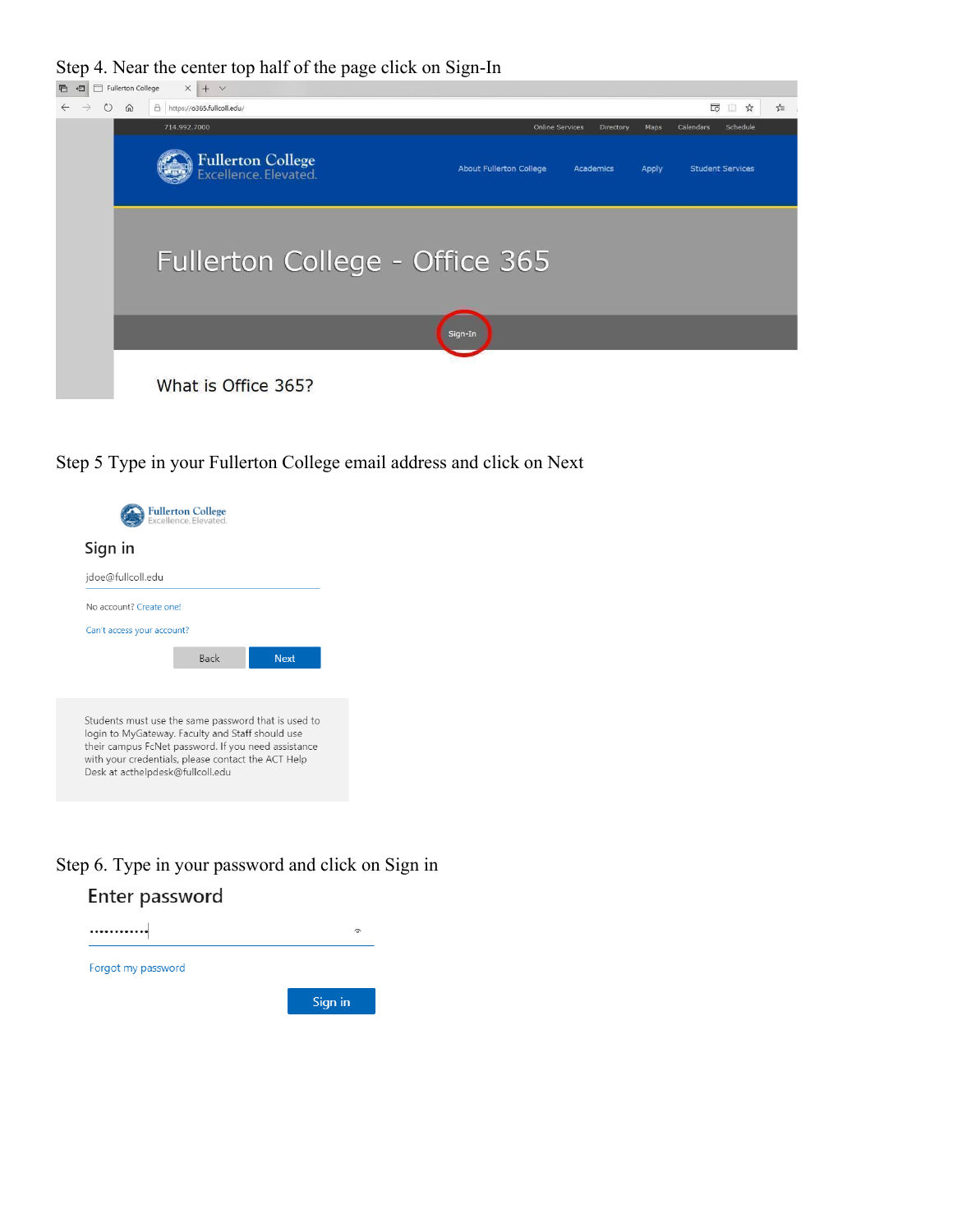Step 7 Click on your name in the top right corner and then from the drop-down menu click on View Account.



# Step 8. Click on Password on the menu on the left side.<br> $\frac{1}{111}$